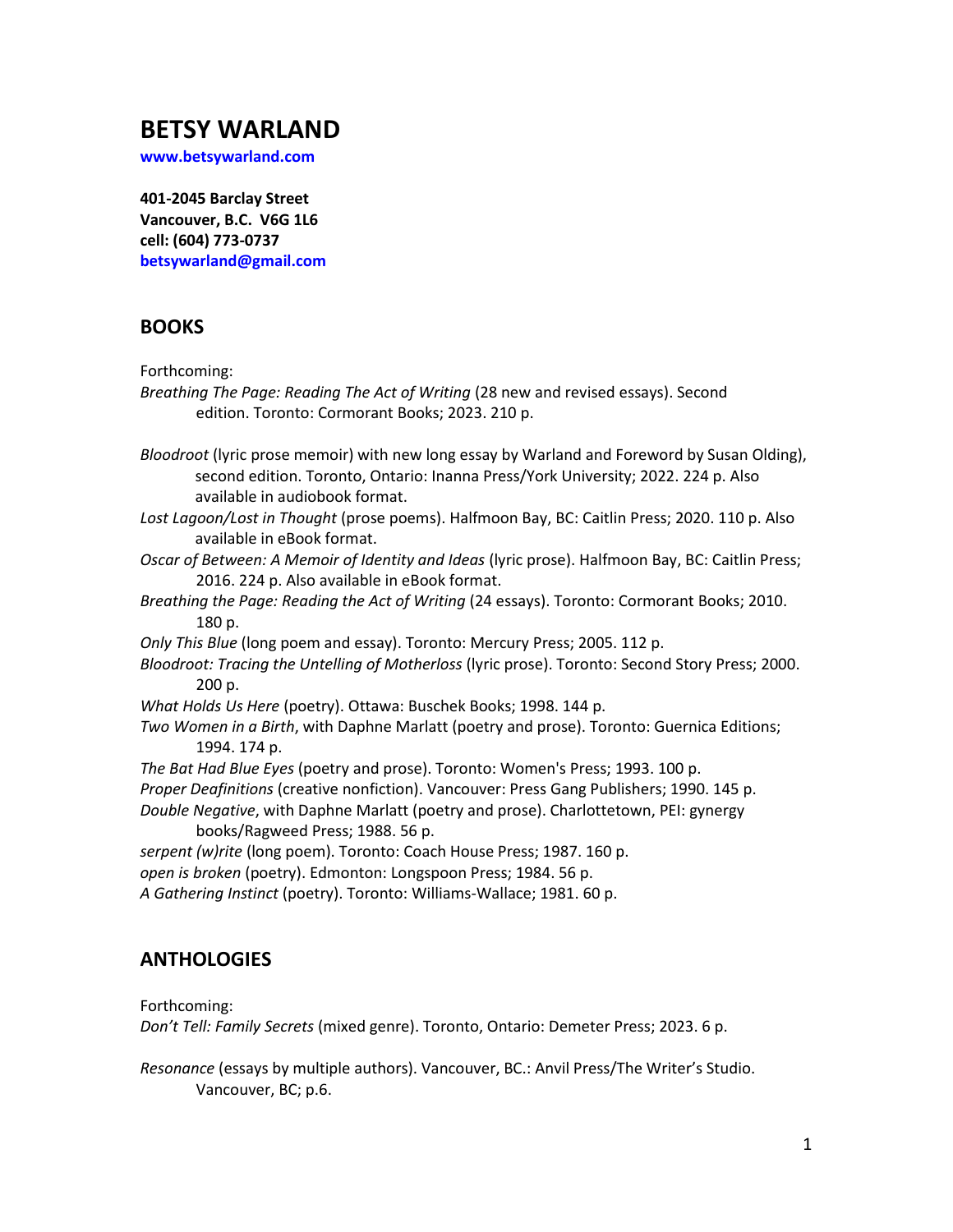*Rising Tides* (essay). Halfmoon Bay, BC: Caitlin Press; 2019. 5 p.

- *Body & Soul: Stories for Skeptics & Seekers* (essay). Halfmoon Bay, BC: Caitlin Press; 2019; 5 p.
- Love Me True: Writers Reflect on the Ins, Outs, Ups & Downs of Marriage (essay). Halfmoon Bay, BC: Caitlin Press; 2018; 7 p.
- *Refugium: Poems for the Pacific* (poem). Halfmoon Bay, BC: Caitlin Press; 2017; 2 p.
- *The Revolving City: 51 Poems and the Stories Behind Them* (poetry and prose).
	- Vancouver: Anvil Press; 2015; p. 34–35.
- *Where the Nights Are Twice as Long* (prose). Fredericton, NB: Goose Lane Editions; 2015; p. 255–64.
- *Kwe* (prose). Toronto: Penguin Canada; 2014; p. 67.
- *Force Field Anthology* (poems). Salt Spring Island, BC: Mother Tongue Publishing; 2013; p. 358– 61.
- *Planet Earth Poetry Anthology* (prose). Lantzville, BC: Leaf Press; 2013; p. 174–75.
- *West Coast Literary Portraits* (prose). Salt Spring Island, BC: Mother Tongue Publishing; 2012; p. 206–07.
- *The Bright Well* (poem). Lantzville, BC: Leaf Press; 2011; p. 5.
- *The Tolerance Project* (three pages from *Oscar of Between*). New York: Rachel Zolf; 2011; [www.thetoleranceprojectarchive.org/warland.html.](http://www.thetoleranceprojectarchive.org/warland.html)
- *Rocksalt: An Anthology of Contemporary BC Poetry* (poem). Salt Spring Island, BC: Mother Tongue Publishing; 2008; p. 245–46.
- *Companions & Horizons: An Anthology of SFU Poets* (excerpt from a long poem). Vancouver: SFU/West Coast Line; 2005; p. 243–48.
- *Re:Generations: Canadian Women Poets in Conversation,* "Phyllis Webb: The Spirit of Inquiry" (essay). Windsor, ON: Black Moss Press; 2005; p. 169–76.
- *The Fed Anthology* (poem). Vancouver: Federation of BC Writers/Anvil Press; 2003; p. 132. *Lesbian Embodied Self-Writing* (essay). New York, London, Oxford: Haworth Press; 2000; p. 141–
- 48.
- *Resist! Essays Against a Homophobic Culture* (essay). Toronto: Women's Press; 1994; p. 151–59. Sounding Differences: Conversations with Seventeen Canadian Women Writers (interview and essay). Toronto: University of Toronto Press; 1993; p. 195–99, 301–15.
- *Anatomy of Gender* (essay). Ottawa: Carleton University Press; 1992; p. 248–58.
- *InVersions: Writing by Dykes, Queers and Lesbians (essay). Vancouver: Press Gang Publishers;* 1991; p. 175–84.
- *Tide Lines* (short story). Charlottetown, PEI: gynergy books; 1991; p. 66–70.
- *Resurgent: New Writing by Women* (meditation on collaboration, with Daphne Marlatt). Urbana, IL: University of Illinois Press; 1991; p. 80–90.
- *An Intimate Wilderness* (essay and poems). Portland: The Eighth Mountain Press; 1991; p. 262– 76.
- *Telling It: Women and Language Across Cultures* (essays and poem). Vancouver: Press Gang Publishers; 1990; p. 31–36, 67–76, 191–202.
- *Language in Her Eye* (essay). Toronto: Coach House Press; 1990; p. 279–92.
- *Singularities* (prose). Windsor, ON: Black Moss Press; 1990; p. 84–85.
- *Healing Voices: Feminist Approaches to Therapy with Women* (essay). San Francisco: Jossey-Bass Publishers; 1990; p. 215–19.

### **CREATIVE NONFICTION**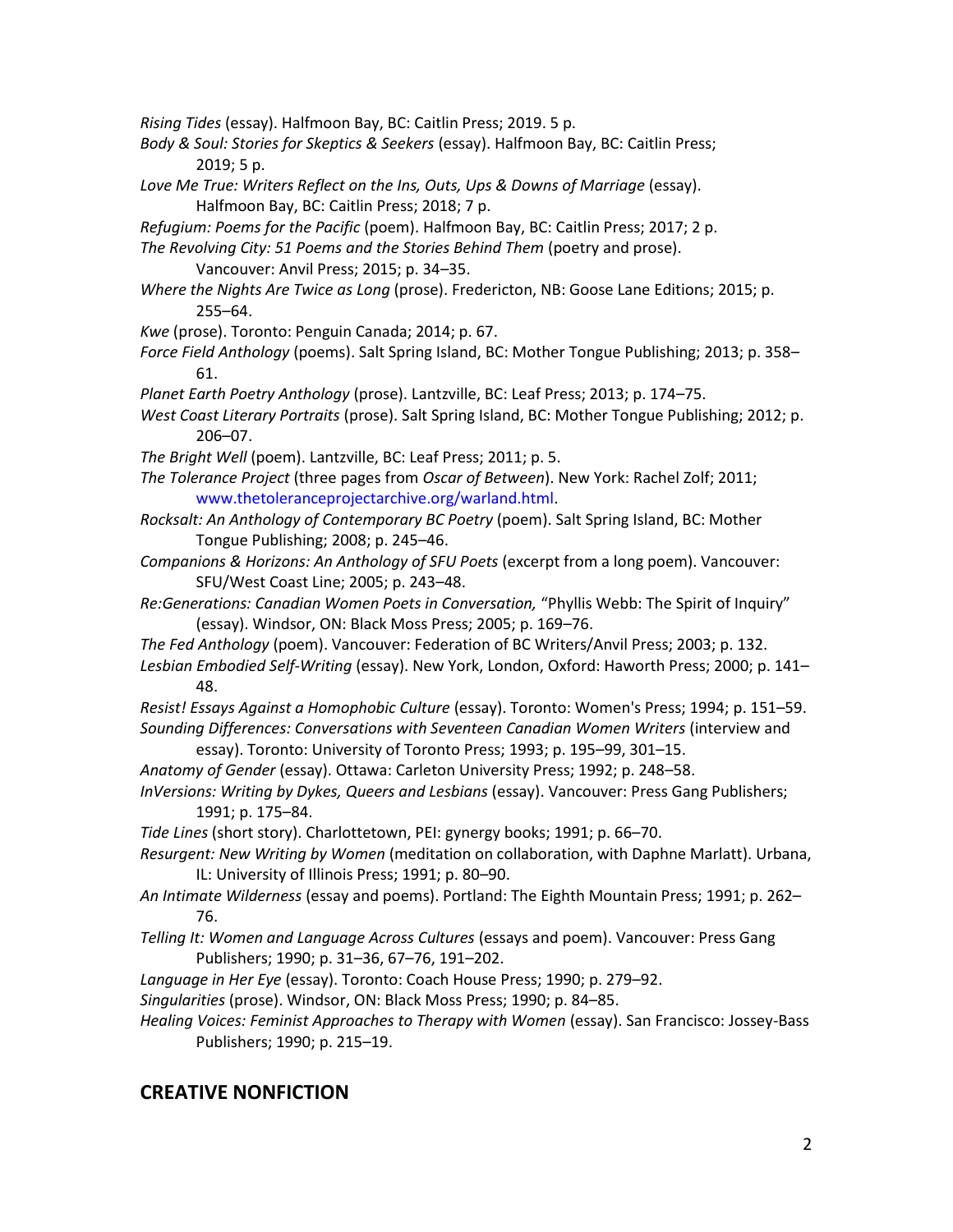(Note: I am including recent Q & A interviews as they are, in fact, pieces of writing, taking hours to write and revise.)

*Emerge 20* (Foreword), Vancouver, BC: Granville Island Publishing; 2020. 3 pages.

*Grownupedness,* Clarissa Green (Foreword), Vancouver BC: Granville Island Publishing; 2020. 3 pages.

*Red Alder Review* (Q&A). USA[. https://redalderreview.wordpress.com.](https://redalderreview.wordpress.com/) 2020. 2 pages.

Q & A with Betsy Warland, Victoria Festival of Authors, 2016, 6 p.

[victoriafestivalofauthors.ca/2016/08/21/qa-betsy-warland/](http://victoriafestivalofauthors.ca/2016/08/21/qa-betsy-warland/)

In Conversation with Betsy Warland, with Jónína Kirton, *Room Magazine*, 2016, Vol. 4 Issue 39, 6 p. [roommagazine.com/interview/conversation-betsy-warland](http://roommagazine.com/interview/conversation-betsy-warland)

The Chat: Trevor Corkum Interviews Betsy Warland, *49th Shelf*, 2016, 4 p.

[49thshelf.com/Blog/2016/05/04/The-Chat-Trevor-Corkum-Interviews-Betsy-Warland](https://49thshelf.com/Blog/2016/05/04/The-Chat-Trevor-Corkum-Interviews-Betsy-Warland)

'Oscar of Between' pushes boundaries of identity, language and form, *Rabble*, 2016 Apr 28, 17 p. [rabble.ca/books/reviews/2016/04/oscar-between-pushes-boundaries-identity](http://rabble.ca/books/reviews/2016/04/oscar-between-pushes-boundaries-identity-language-and-form)[language-and-form](http://rabble.ca/books/reviews/2016/04/oscar-between-pushes-boundaries-identity-language-and-form)

Excerpt from *Oscar of Between, Contemporary Verse 2*, 2015, Vol. 38 Issue 1, p. 71–72. Saving a Seat for the Reader, *Margento*, 2013 Oct 29.

[artsites.uottawa.ca/margento/en/2013/10/29/betsy-warland-saving-a-seat-for-the](http://artsites.uottawa.ca/margento/en/2013/10/29/betsy-warland-saving-a-seat-for-the-reader/)[reader/](http://artsites.uottawa.ca/margento/en/2013/10/29/betsy-warland-saving-a-seat-for-the-reader/)

Excerpt from *Oscar of Between, Plenitude Magazine*, 2012, Issue 1, p. 55–57.

- By Necessity: Translating How I Write into How I Teach, *Write: The Magazine of the Writers' Union of Canada*, 2012, Vol. 39.
- Excerpt from *Oscar of Between, Dandelion Magazine*, 2011, Vol. 37.1, p. 117.

This Is Not an Essay; This Is Not a Poem, *SubTerrain*, 2011, Vol. 59, p. 50–52.

Curiosity and Community, *Canadian Creative Writers and Writing Programs*, 2011.

#### [www.ccwwp.ca/curiosity-and-community/#more-548](http://www.ccwwp.ca/curiosity-and-community/#more-548)

Memory As Metaphor, *Event*, 2010, Issue 39/1, p. 16–20.

Excerpt from *Oscar of Between, Trivia: Voices of Feminism*, 2010, Issue 11. [www.triviavoices.com/oscar-of-between.html](http://www.triviavoices.com/oscar-of-between.html)

Table and The Line, *Grain*, 2009, Vol. 36.4, p. 28–29, p. 46–48.

Excerpt from *Oscar of Between, Chroma: A Queer Literary Journal* (UK), 2008, Issue 8, p. 4–6.

Computer, *Matrix Magazine*, 2008, Issue 79, p. 50–51.

Scored Space, *poetry&poetics.ca*, 2008, Fall Issue.

VOID (catalogue essay for Sue Lloyd's work), SPIN Gallery, 2007.

- Review of Margaret Sommerville's *The Ethical Imagination*, *Rabble*, March 2007; *The United Church of Canada*, March 2007.
- BLOW: Shadow on the Heels of a Shadow (catalogue essay on Ellen Moffat's work), Mendel Art Gallery, 2004, p. 7–15.
- Polish Awkwardly Toward One Another: Mary Kavanagh's *polish* (catalogue essay on Mary Kavanagh's work), Medicine Hat Museum & Art Gallery, 2003, p. 15–24.
- Translating Esther: "World with Little Worlds" (catalogue essay on Wendy Oberlander's work), Koffler Gallery, 2003, p. 2–4.

Essay on Elizabeth MacKenzie's *Reunion*, *Facing History: Portraits from Vancouver*, Vancouver: Presentation House Gallery/Arsenal Pulp Press, 2002, p. 27.

The Writing Life That Almost Isn't, *Event*, 2002, Vol. 31.1, p. 30*–*31.

Collaboratively written interview, *Contemporary Verse 2*, 2002, Vol. 24.4, p. 42–50.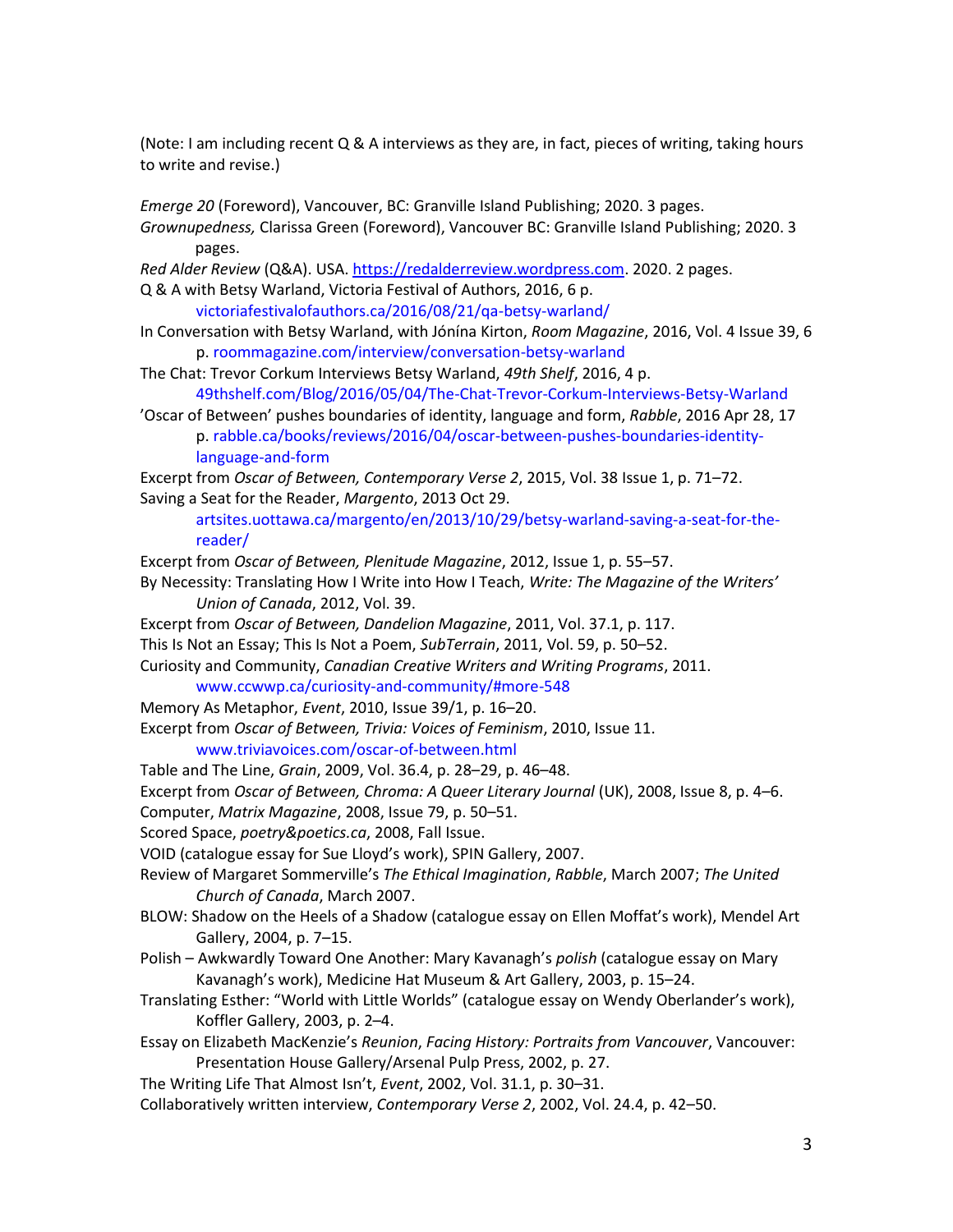Of Mingled Reverence, Dread and Wonder: Diana Lynn Thompson's *Hundreds + Thousands*, Surrey Art Gallery*,* 2001, p. 5–25.

Doris Larson: Listening to the Heart Wood (catalogue essay on Doris Larson's work), *Earth, Water, Fire, Air and Wood*, Rosemont Art Gallery, 1999, p. 2–6.

Coming to Light (catalogue essay on Mary Kavanagh and Ruth Chamber's work), *Prelude and Pneuma*, Mendel Art Gallery, 1999, p. 6–16.

Self Disruptions (review of Claude Cahun's work), *BorderCrossings*, 1999, Vol. 18.1, p. 63–65. True Pace (review of David Merritt's work), *Canadian Art*, 1998, Vol. 15, p. 87.

Patrick Traer & Janet Werner (review of the artists' work), *C Magazine*, 1998, Issue 57, p. 46. Jump; Garden; The Empty Room (accompanying text for the *whisper in my ear* audio

installations of Jane Williams, Annie Martin, and Janet Cardiff), AKA Artist-Run Centre, 1997, p. 2–4.

Lives Lived: Gloria Greenfield, *The Globe and Mail*, 1997 Aug 14, p. A22.

Who's Listening? (review of Beth Brant's *Writing as Witness*)*, The Lesbian Review of Books*, 1996, Vol. 2 Issue 4, p. 25.

The Night Vision of Cheryl Sourkes, *Blackflash*, 1995, Vol. 13.3, p. 4–8.

Beyond the Facts: An Interview with Mary Meigs, *West Coast Line*, 1995, Vol. 29.1 No. 16, p. 42– 63.

Phyllis Webb and The Spirit of Inquiry (essay on Phyllis Webb's visual art and *Hanging Fire*), *Grain*, 1993, Vol. 31.1, p. 140–49.

### **JOURNAL PUBLICATIONS – POETRY**

*PRISM international*, 2018, Vol. 56.3, Spring, p.18.

Pastiche of poems and lyric prose, *Plenitude Magazine*, 2016, September Issue, p. 12.

*Poetry Is Dead*, 2010, Vol. 1, p. 8–9.

Poetic prose postcard piece, *Xerography: The Postcard Issue*, 2008, Spring Issue.

Three poems, *Trivia: Voices of Feminism*, 2006, Issue 3. www.triviavoices.com/issue-3-love--lust-22006.html

*The Walrus*, 2004, November Issue, p. 69.

*EVENT*, 2002, Vol. 31.2, p. 39–42.

*Contemporary Verse 2*, 2002, Vol. 24.4, p. 51–54.

*Contemporary Verse 2*, 2001, Vol. 24.1, p. 73.

because you don't love me enough (poems interacting with Patrick Traer's works "falling from afar" and "unspeakables"), Open Studio Gallery, 2002, p. 2–3.

unspeakables (poems interacting with Patrick Traer's works "falling from afar" and

"unspeakables"), The Stride Gallery, 2000, p. 2.

*Prairie Fire*, 1999, Vol. 19.4, p. 34–35.

*Rampike,* 1997, Vol. 8.2, p. 34–35.

*Fireweed*, 1996, Issue 56, p. 32–36.

*The Malahat Review,* 1996, Issue 114, p. 36–39.

*Arc*, 1996, Issue 36, p. 8–12.

*Canadian Woman Studies,* 1996, Vol. 16.2, p. 9.

*The Capilano Review,* 1995, Issue 2.16, p. 1, 5–16.

*West Coast Line,* 1993, Vol. 27.1 No. 10, p. 55–58.

*Trivia: Voices of Feminism,* 1993, Issue 20, p. 116–22.

Collaboration with Daphne Marlatt, *The Capilano Review,* 1991, Issue 2.6 & 7, p. 73–95.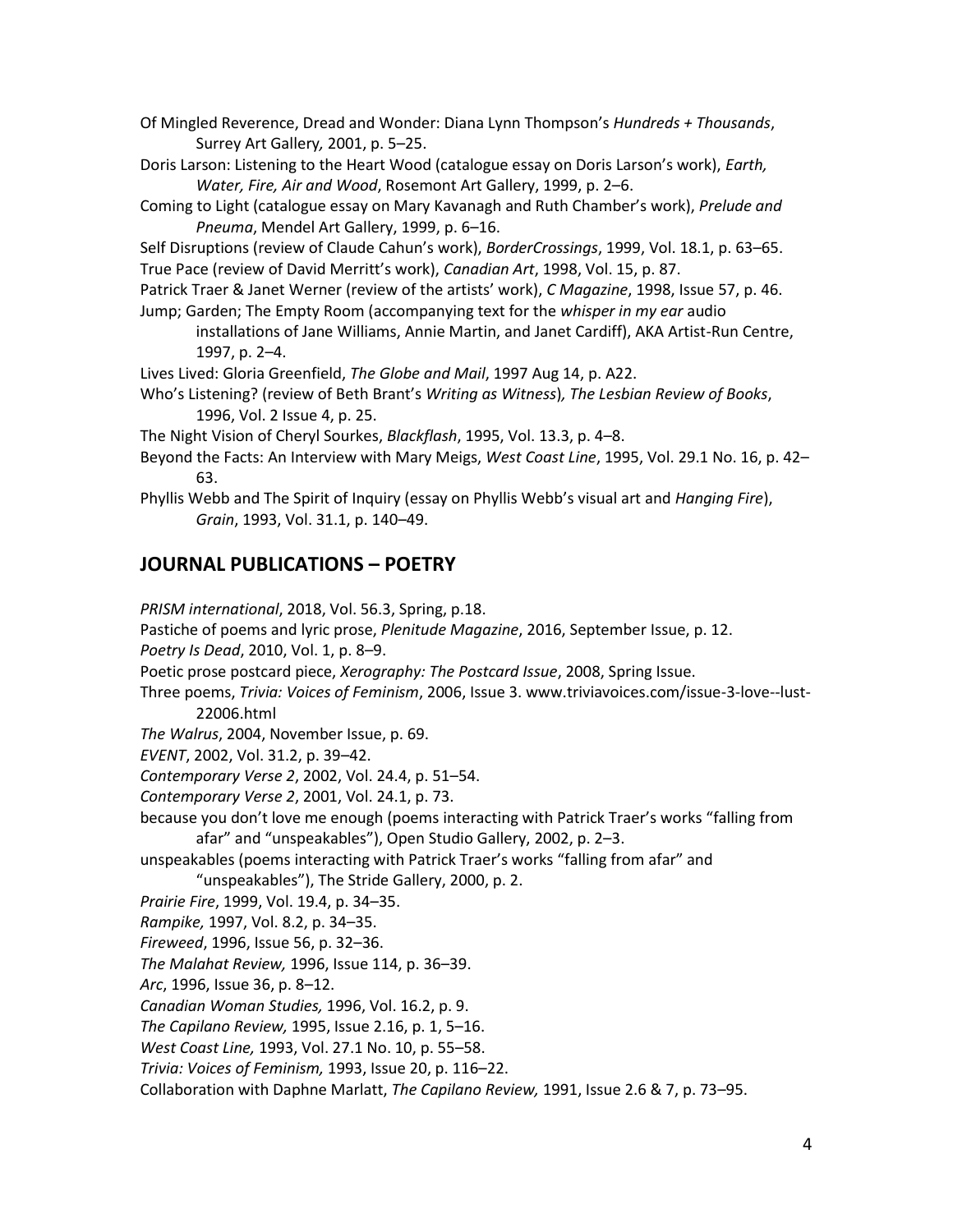Collaboration with Daphne Marlatt, *Trivia: Voices of Feminism*, 1991, Issue 18, p. 58–78. *PRISM international,* 1991, Vol. 29.4, p. 26–27. *Sinister Wisdom*, 1990/1991, Vol. 42, Winter Issue, p. 94–112. *Tessera,* 1990, Vol. 8, p. 51–62. *Diversity,* 1990, Vol. 3 Issue 3 & 4, p. 22. *Nexus,* 1988, Vol. 3.1, p. 10–11. *Trivia: Voices of Feminism*, 1988, Issue 13, p. 91–103. *Trois*, 1988, Vol. 4.1, p. 57–61. Collaboration with Daphne Marlatt, *Tessera*, 1988, Vol. 5, p. 80–90. *Tessera/Contemporary Verse 2*, 1988, Vol. 2 Issue 2 & 3, p. 116–23. *Writing*, 1987, Issue 19 November, p. 21–23, 26–27. *Canadian Woman Studies,* 1987, Vol. 8.3, p. 133. *Cross-Canada Writers' Quarterly*, 1987, Vol. 9 Issue 3 & 4, p. 5. *The Carleton Literary Review*, 1987, Vol. 3 Issue 1, p. 49–50. *Mattoid* (Australia), 1987, Vol. 1.27, p. 37, 41, 44–45. *Poetry Toronto,* 1987, No. 137, p. 21. *Island* (Australia), 1987, No. 17, p. 16–17. *Australian-Canadian Studies* (Australia), 1987, Vol. 5.1, p. 22–24, 26, 28–29. *(f.)Lip,* 1987, Vol. 1.2, p. 14, 16, 18, 20. *Prairie Fire*, 1986, Vol. 7.3, p. 24–25. *Tessera,* Vol. 13/*Canadian Fiction Magazine*, No. 57, 1986, p. 92–96. *EVENT*, 1986, Vol. 15.2, p. 107–09.

### **BOOKS, JOURNALS, ONLINE SALON EDITED**

*The Malahat Review*—*Queer Perspectives Issue*, Guest Editor, Issue 205, 2018. *Oscar's Salon* (interactive online salon featuring excerpts from *Oscar of Between* in concert with guest writers, artists and featured readers). [www.betsywarland.com;](http://www.betsywarland.com/) 2012–2017 *Trivia: Voices of Feminism*, Guest Editor for Issues 10 (2009) and 11 (2010). *Silences* (a collection of texts by 36 authors), Editor. Ottawa: Council of 3M National Teaching Fellows of the Society of Teaching and Learning in Higher Education; 2008. 174 p. *InVersions: Writing by Dykes, Queers and Lesbians* (a collection of essays by Canadian, Quebec and US writers), Editor*.* London: Open Letters; 1992. 272 p. Vancouver: Press Gang Publishers; 1991. 290 p. *Telling It: Women and Language Across Cultures* (selected conference transcripts, creative work, talks and essays), co-edited with Sky Lee, Lee Maracle and Daphne Marlatt. Vancouver: Press Gang Publishers; 1990. 208 p. *(f.)Lip* (a quarterly publication of creative work, essays and reviews), co-edited with Sandy (Frances) Duncan, Angela Hryniuk and Erica Hendry. Vancouver; 1986–1989. *in the feminine: Women and Words/les femmes et les mots* (conference talks and essays), coedited with Ann Dybikowski, Victoria Freeman, Daphne Marlatt and Barbara Pulling. Edmonton: Longspoon Press; 1985. 240 p.

### **DRAMA AND MUSIC**

*Camouflage Complex* one-act opera by Lloyd Burritt, based on my memoir *Oscar of Between*. Premiere at Vancouver Public Library downtown branch, June 2022.